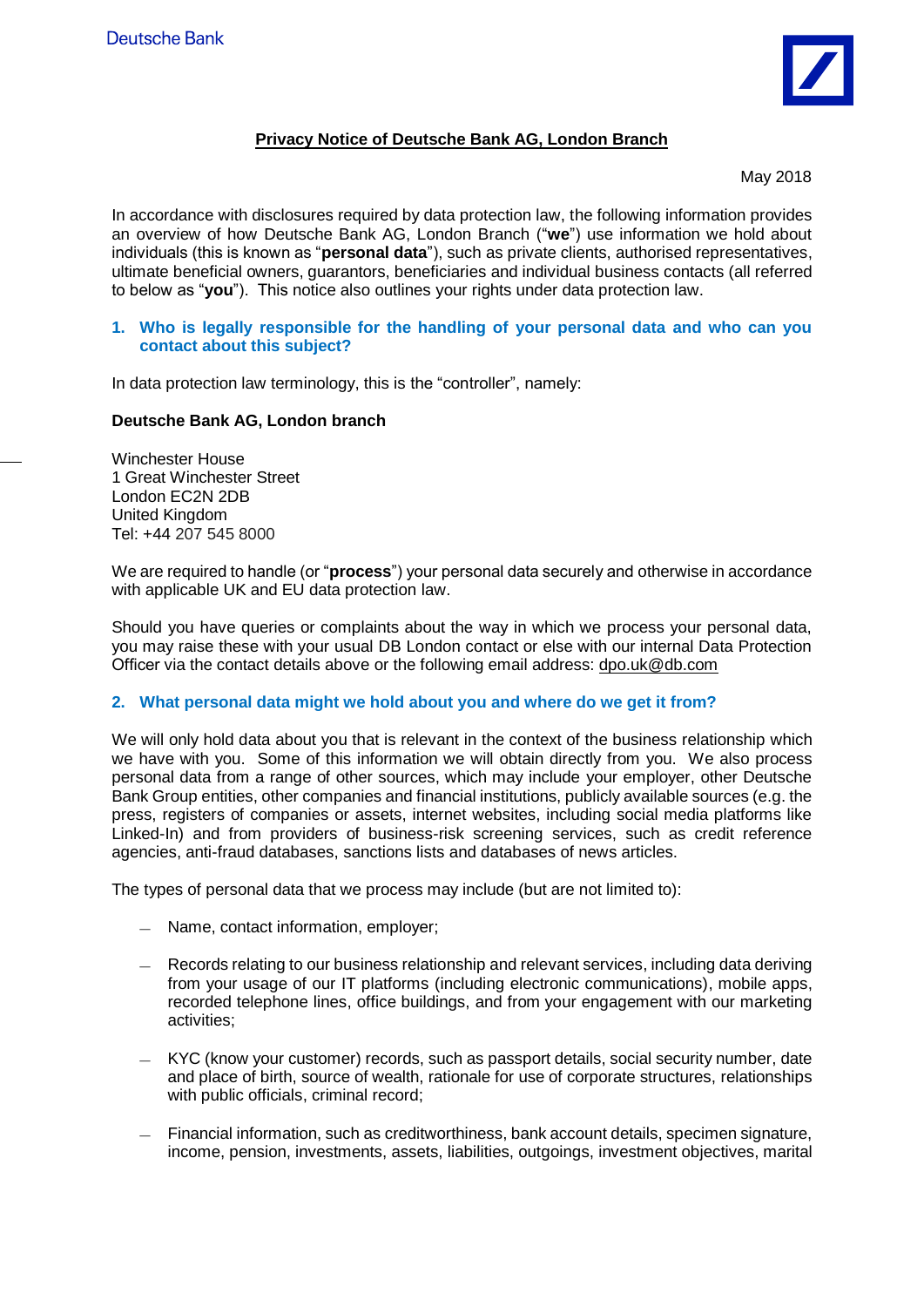status and details of dependants knowledge of financial products and services, risk appetite, capacity for loss, tax status, domicile.

## **3. What will we use your data for and does the law allow this?**

The purposes for which we process your personal data are summarised below, together with the specific grounds under data protection law (see the bold bullet points) which allow us to do this:

### **For the performance of a contract**

It may be necessary for us to process your personal data in order to perform a contract with you relating to our banking and financial services business, or to take steps at your request prior to entering into a contract. For further details, please refer to your contractual documentation with us.

## **For compliance with a legal obligation or acting in the public interest**

As a bank, we are subject to a number of statutory and regulatory obligations that may require us to collect, store or disclose personal data, such as for anti-money laundering purposes or to respond to investigations or disclosure orders from the police, regulators of DB Group entities, and tax or other public authorities (including outside the UK).

## **For the purposes of legitimate interests**

Where necessary, we process your personal data to serve our legitimate interests or those of a third party. (The law permits this only insofar as such interests are not outweighed by a greater need to protect your privacy.) Cases where we rely on our legitimate interests to process your personal data include (but are not limited to):

- Know-your-customer and creditworthiness checks;
- Client and vendor relationship management;
- Business analysis and development of products and services;
- Activities relating to information security and building security, including use of CCTV recording;
- Managing the risks and optimising the efficiency of DB Group operations;
- Recording of telephone lines and monitoring of electronic communications for business and compliance purposes;
- Prevention and detection of financial crime;
- Evaluating, bringing or defending legal claims;
- Marketing of DB Group products (unless you have objected/unsubscribed);
- Audits;
- Business restructurings.

#### **On the basis of your consent**

If we wish to process your personal data in a way not covered by the legal justifications above, we would need your consent. Where you give consent, you are entitled to withdraw it at any time.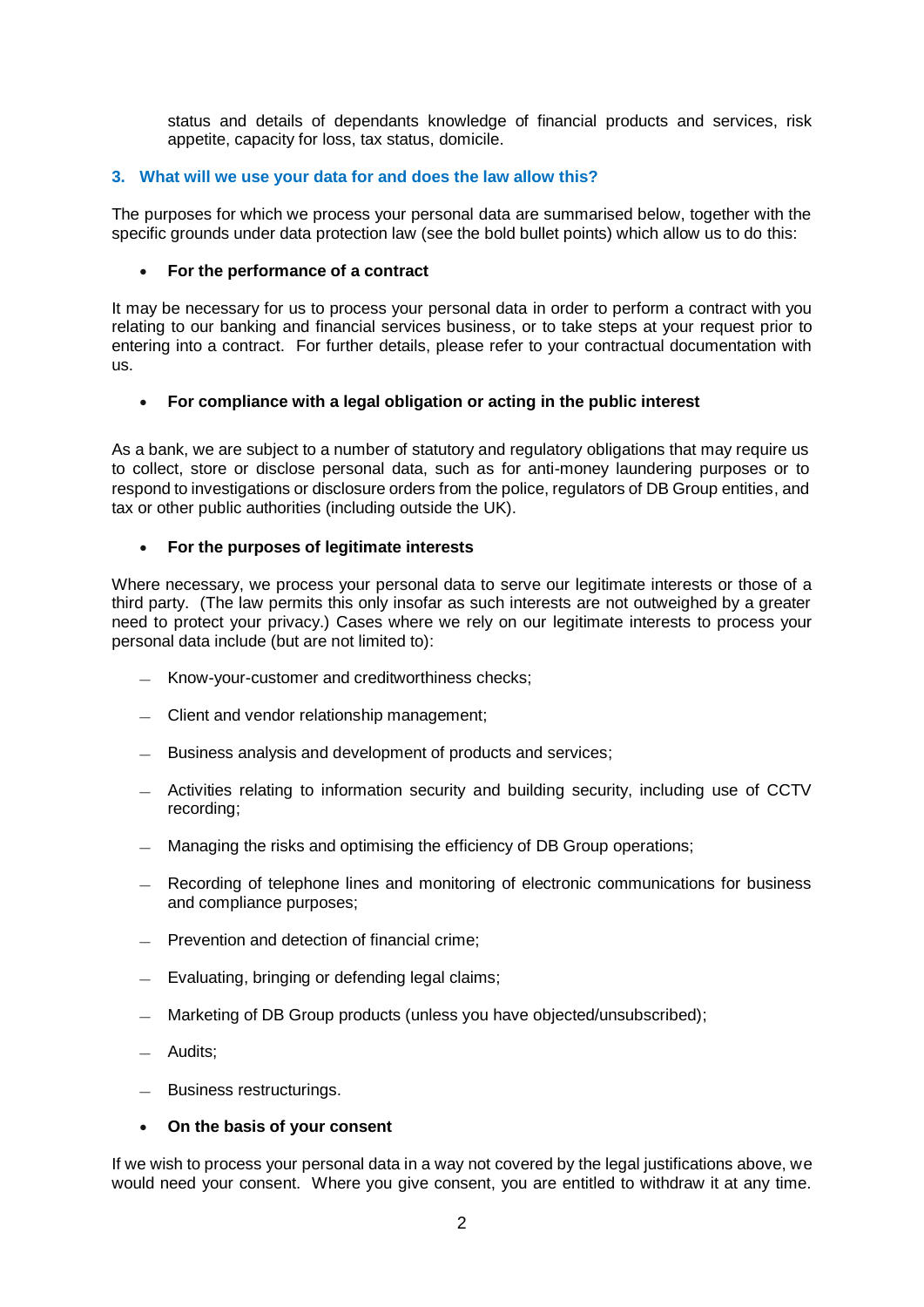Note that withdrawing your consent does not render our prior handling of your personal data unlawful, and that it might have an impact on our ability to continue to provide our services in the same way in future, as illustrated below.

There are some categories of personal data which the law deems so sensitive that we generally need an individual's consent to be able to store and use it. Information about a person's health or religious beliefs are examples. If you voluntarily provide such information to us in circumstances where this could be relevant to the financial products and services we offer you (as could be the case for appropriate investment planning or Islamic financing) or for broader relationship management purposes, we will take it that this constitutes your consent to use this information as appropriate. You could withdraw that consent but it may hamper our ability to ensure you receive the most suitable advice for your circumstances.

#### **4. Who might we share your data with?**

Where necessary to fulfil your instructions to us and for the other purposes outlined above, we may share information about you with a range of recipients including (but not limited to) the following: credit reference agencies, background screening providers, financial institutions, funds, payment recipients, payment and settlement infrastructure providers, exchanges, regulators, courts, public authorities (including tax authorities), Deutsche Bank Group entities and service providers, professional advisors, auditors, insurers and potential purchasers of elements of our business. These recipients could be located outside the UK.

We will only disclose information about you as permitted under the contractual terms we have in place with you, data protection law and client confidentiality obligations.

## **5. Will we transfer your data to other countries?**

Deutsche Bank and its clients are active globally and thus information relating to you may, in line with the purposes described above, be transferred to countries within the EU or to so-called "third countries", meaning countries outside the EU or the EEA.

Third countries' laws regarding personal data may not be as comprehensive as UK/EU laws. However, if the bank uses service providers in a third country, it requires them to apply the same level of protection to your data as would be necessary in the EU. Typically we achieve this through the use of standard data protection clauses approved and published by the European Commission for these purposes. More generally, we will only transfer your personal data to a third country in a way that is permitted under UK data protection law.

#### **6. How long will we keep your data for?**

In general terms, we retain your personal data as long as necessary for the purposes for which we obtained it (see section 3 above). In making decisions about how long to retain data we take account of the following:

- The termination date of the relevant contract or business relationship;
- Any retention period required by law, regulation or internal policy;
- Any need to preserve records beyond the above periods in order to be able to deal with actual or potential audits, tax matters or legal claims.

## **7. Will we use your data for marketing and/or profiling purposes?**

We may use your personal data to give you information about products and services offered by us or our DB Group affiliates that we think you may be interested in receiving. Where we consider it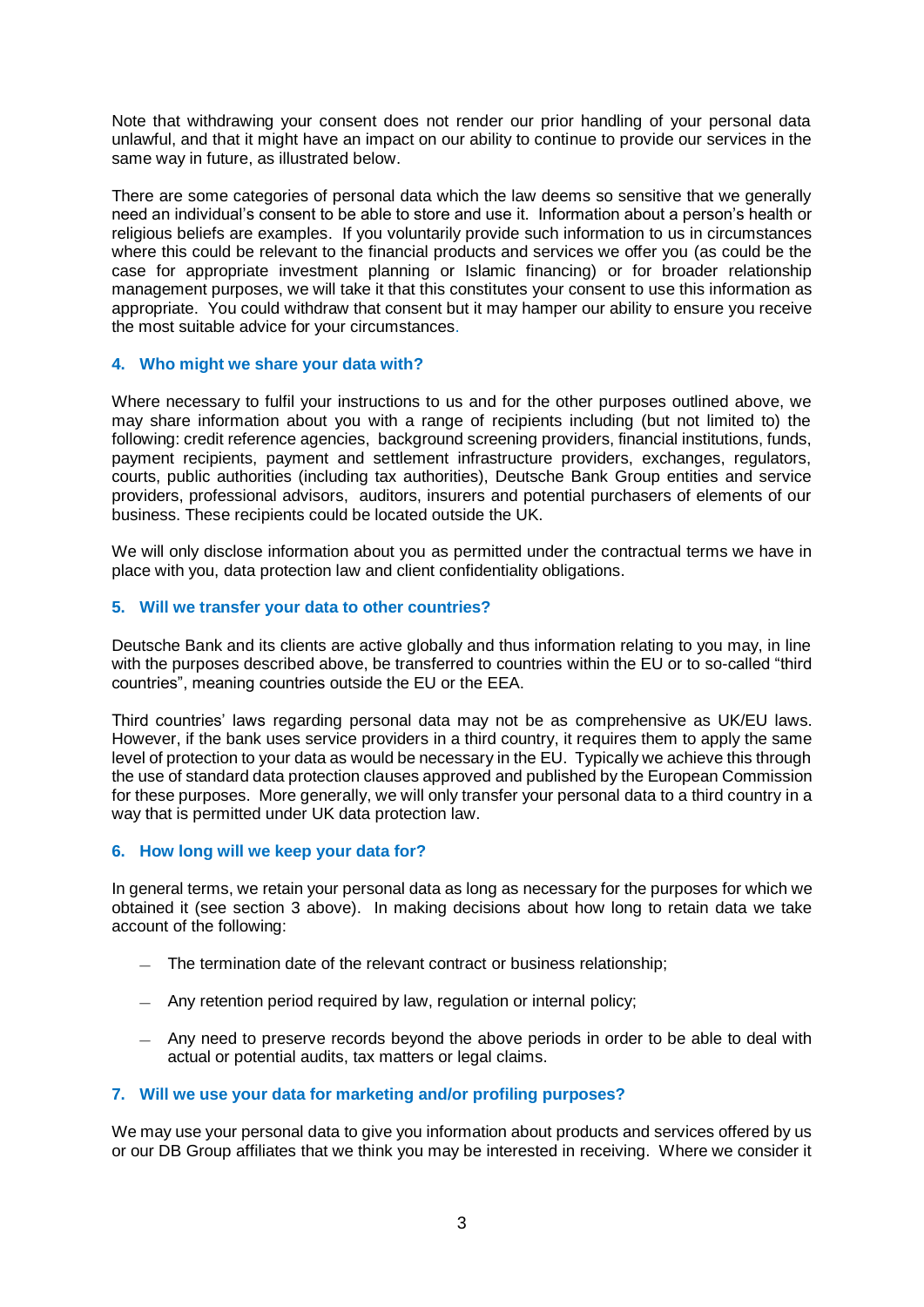appropriate, and so far as compliant with marketing laws, we may contact you in this regard by email or telephone. We refer to your right to object to marketing activity in the next section.

"Profiling" in the context of this notice is the use of an automated process to analyse personal data in order to assess or predict aspects of a person's behaviour. We may use profiling in the following circumstances:

- To help identify potential cases of financial crime;
- To provide you with information on DB products and services that seem likely to be of interest;
- To assess creditworthiness.

#### **8. What data protection rights do you have?**

Subject to certain exceptions and limitations, by law you have the right to:

- **Request access** to your personal data. This enables you to receive a copy of the personal data we hold about you.
- **Request correction** of the personal data that we hold about you. This enables you to have incomplete or inaccurate data that we hold about you corrected.
- **Request erasure** of your personal data. This enables you to ask us to delete your personal data where there is no good reason for us continuing to process it. This is sometimes referred to as the "right to be forgotten".
- **Request the restriction of processing** of your personal data. This enables you to ask us to suspend the processing of your data, such as during the period of time it might take us to respond to a claim by you that the data is inaccurate or that our legitimate interests in processing it are outweighed by yours.
- **Request** us **to transfer** personal data that you gave us either to you or to another company in a commonly used electronic format. This is known as the right to portability.
- **Object to processing** of your data. This enables you to object to processing of your personal data which is carried out:
	- o for the purposes of our legitimate interests; or
	- o on the basis that we are acting in the public interest; or
	- o for direct marketing purposes.

If you lodge an objection on the last of these three grounds we will simply stop processing your personal data for marketing purposes (and any associated profiling). In the other two cases we will stop processing the relevant data unless we identify compelling legitimate grounds for the processing which override your rights and interests or else we need to process the data in connection with a legal claim.

— **Request not to be subject to automated decision making**. This enables you to ask us not to make a decision about you that affects your legal position (or has some other significant effect on you) based purely on automated processing of your data. (We do not as a rule make decisions of this nature based solely on automated processing and without any human assessment whatsoever. We would notify you specifically if we did.)

To exercise any of these rights, please write to your usual contact at DB London or the Data Protection Officer via the contact details given in section 1 above.